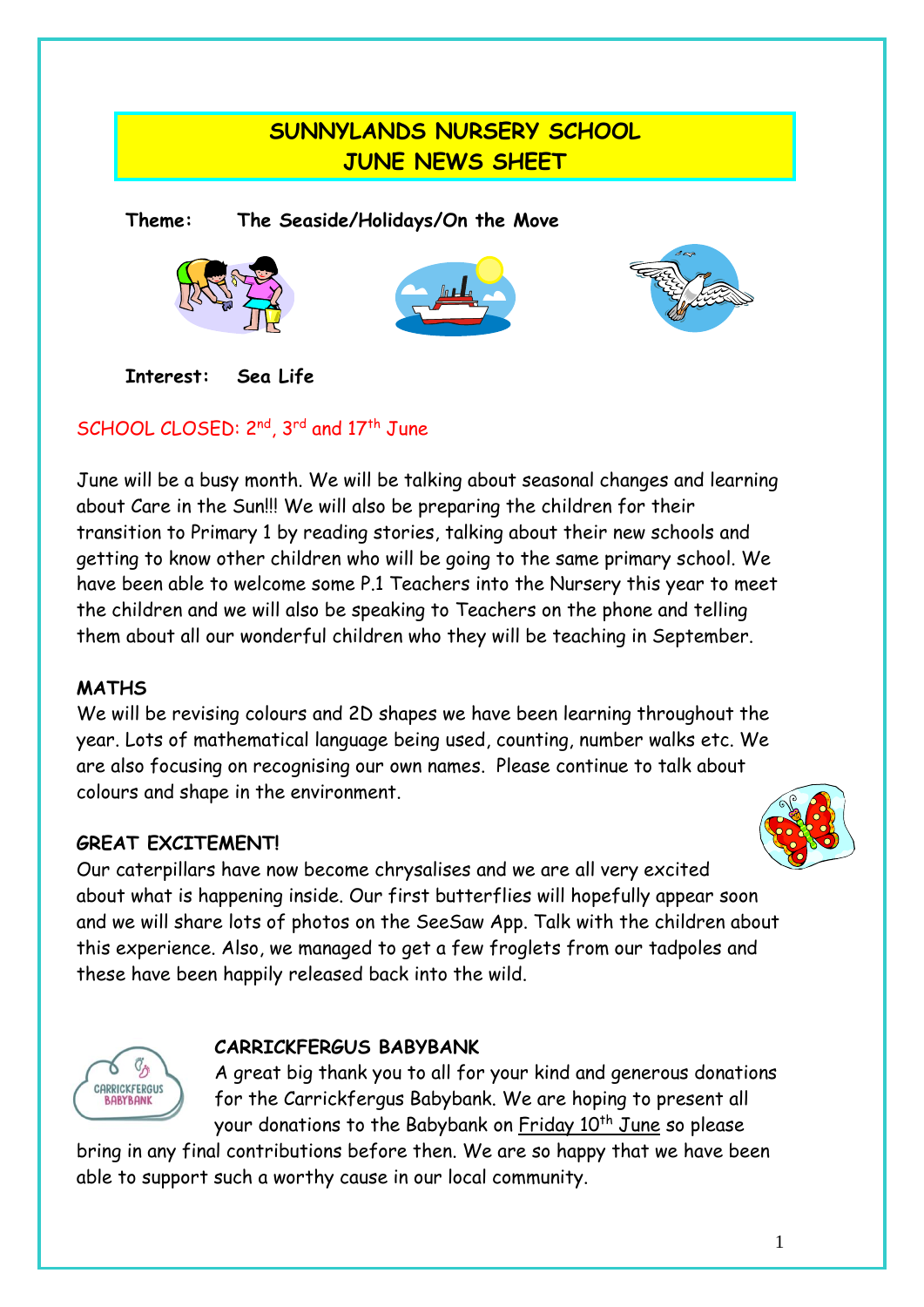#### **GARDENING CLUB**

Our gardening club is nearly over for the year with just our potatoes and carrots left to harvest. The school environment has been greatly enhanced by the contribution the children have made and the children have thoroughly enjoyed themselves learning new gardening skills. We hope you will continue gardening at home.



Please send us photos of your sunflowers!

#### **SCHOOL FUND**

We have cancelled/refunded May and June's School Fund as a goodwill gesture due to this year being quite unsettled. Thank you for your contributions throughout your child's time at school. With this money we have been able to provide a healthy snack and birthday presents, as well as replenish materials and resources. We have also been able to have visits from Wee Critters, Jo Jingles, Jump Jiggle and Jive, Wee Folk, and The Gathering Drum.

**Unfortunately,we still have some families who have not paid School Fund and we would appreciate it if contributions could be made as soon as possible.**

#### **TRANSITION REPORTS**

We are currently writing the children's end of year reports, which will be sent out on the week beginning Monday 20<sup>th</sup> June. We ask you to sign a copy and return it to the teacher by **Wednesday 22nd June**. A copy of the report will be sent to your child's primary school. If you wish to discuss anything about your child's report, do not hesitate to make an appointment to speak with Mrs Morrow or Mrs McQuillan.



#### **QUEEN'S PLATINUM JUBILEE TEA PARTY – WEDNESDAY 1 st JUNE**

#### **(Classes as usual)**

We will be celebrating Queen Elizabeth II's Platinum Jubilee at Sunnylands Nursery School by having a tea party where the children can dress up as Kings and Queens!

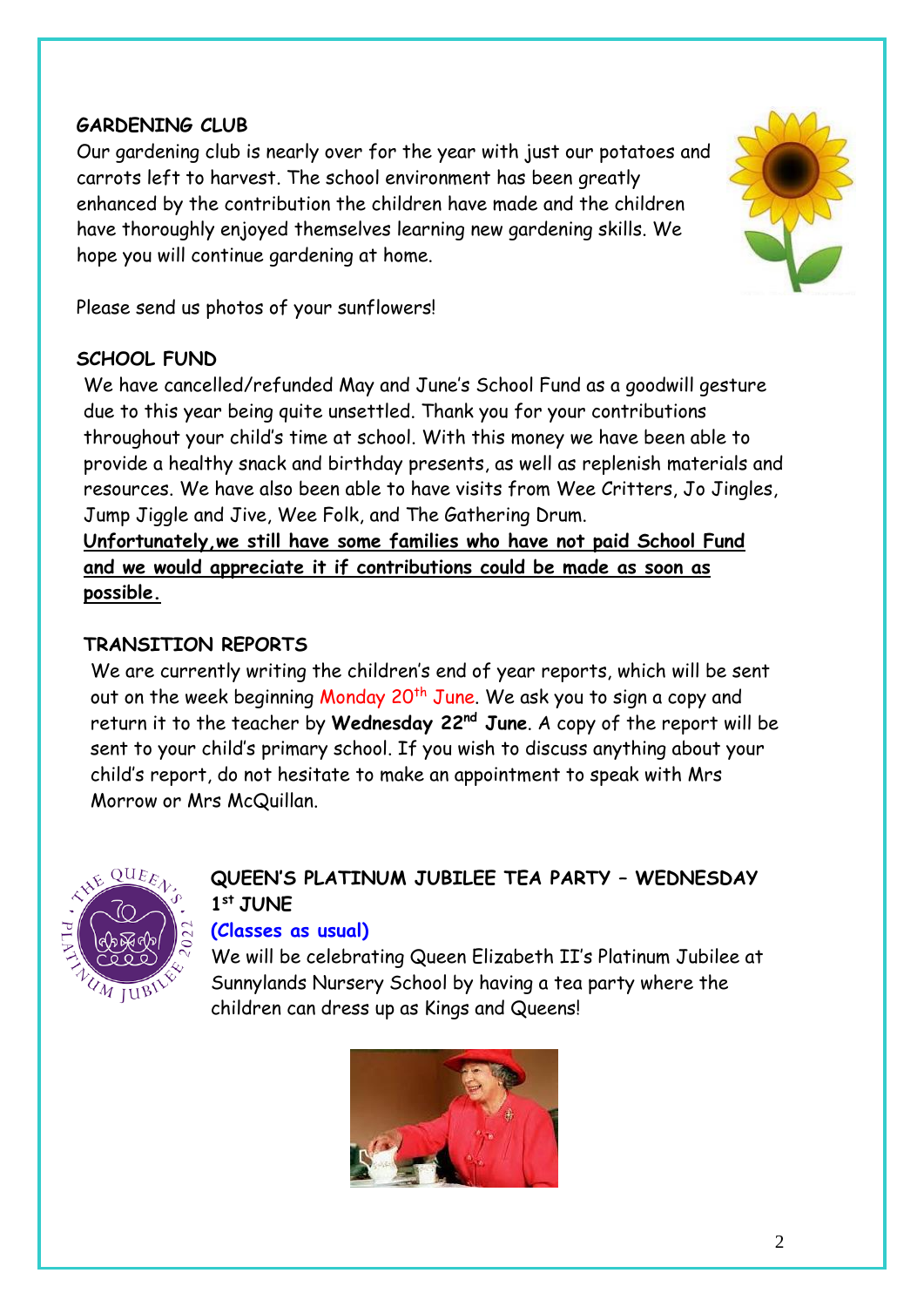#### **BANK HOLIDAYS - Thursday 2<sup>nd</sup> and Friday 3<sup>rd</sup> June (School closed)**



#### **JUMP JIGGLE AND JIVE –** Monday 6 th, 13th, 20th June **(Classes as usual)**

We will be continuing our Early Years Dance Programme for Schools with the leading providers and experts for foundation stage skills in Dance and Physical Education in Northern Ireland – Jump Jiggle and Jive!

# **SCHOOL CLOSED - FRIDAY 17th JUNE**

## **(Staff Development Day)**

**J0 JINGLES –** Friday 24th June **(Classes as usual)** More musical fun with Gillian and Jo!



**JUMP JIGGLE AND JIVE 'SCHOOL'S OUT' FAMILY GARDEN PARTIES –** Monday 27<sup>th</sup> June **(Classes as usual) Parents are invited to join us in the playground for our Jump Jiggle and Jive 'School's Out' Family Garden Party. We will let you know more details before the event.**

## **LAST DAY OF TERM:**

**Afternoon Classes: Wednesday 29th JUNE (Classes as usual) Morning Classes: Thursday 30th JUNE (Morning Classes only – 9am- 11:15am)**